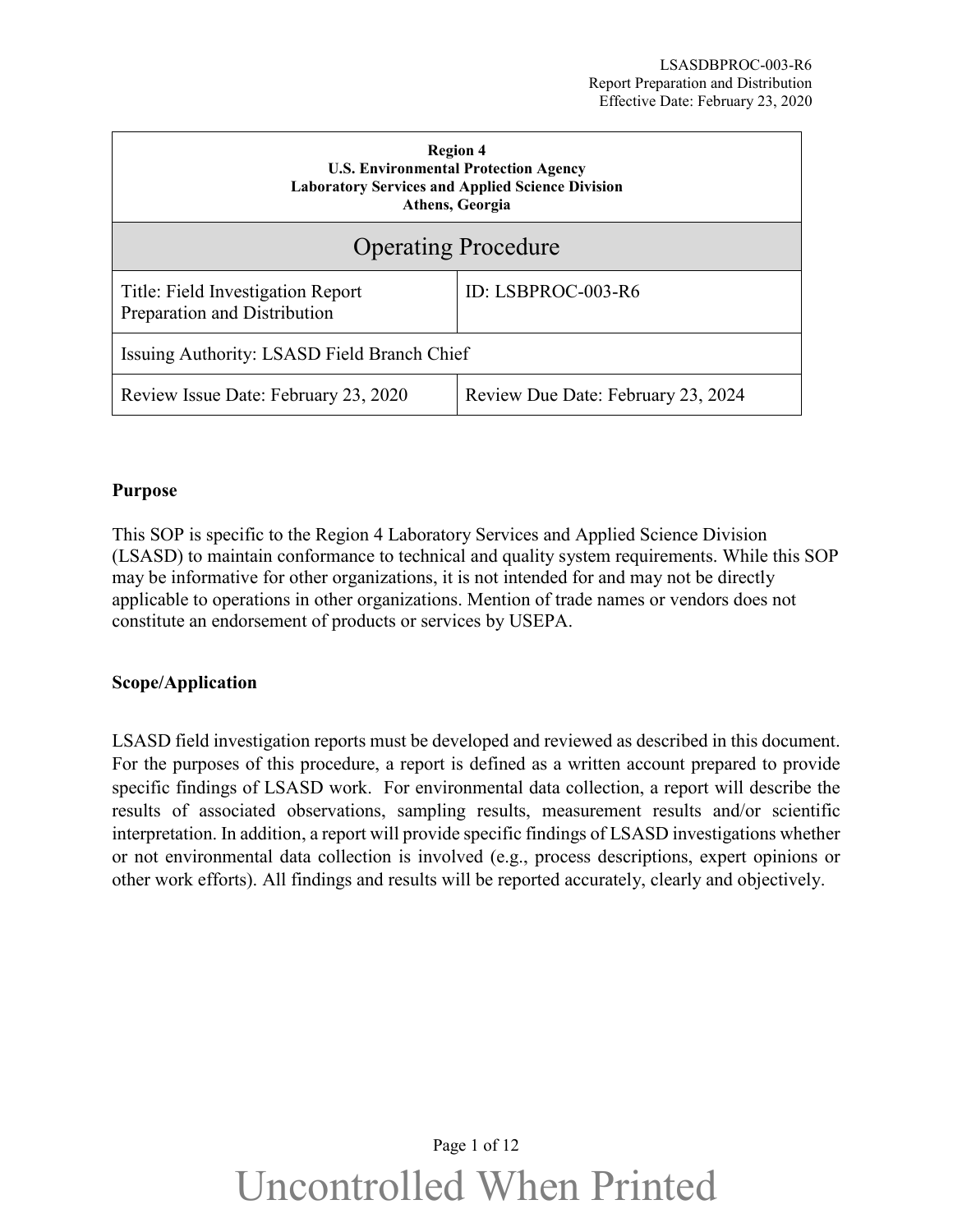### **TABLE OF CONTENTS**

|               | Scope/Application.                                                 |  |
|---------------|--------------------------------------------------------------------|--|
| $\mathbf{1}$  |                                                                    |  |
| 1.1           |                                                                    |  |
| 2.1           |                                                                    |  |
| 2.2           |                                                                    |  |
| 3             |                                                                    |  |
| 3.1           |                                                                    |  |
| $3.2^{\circ}$ |                                                                    |  |
|               |                                                                    |  |
| 3.2.2         |                                                                    |  |
|               |                                                                    |  |
| 3.3           |                                                                    |  |
| 4             |                                                                    |  |
| 4.1           |                                                                    |  |
| 4.2           |                                                                    |  |
| $\mathcal{D}$ | Results Obtained from Sources Outside of LSASD's Quality System 10 |  |
| 6             |                                                                    |  |
|               |                                                                    |  |
| 8             |                                                                    |  |

## Page 2 of 12 **Uncontrolled When Printed**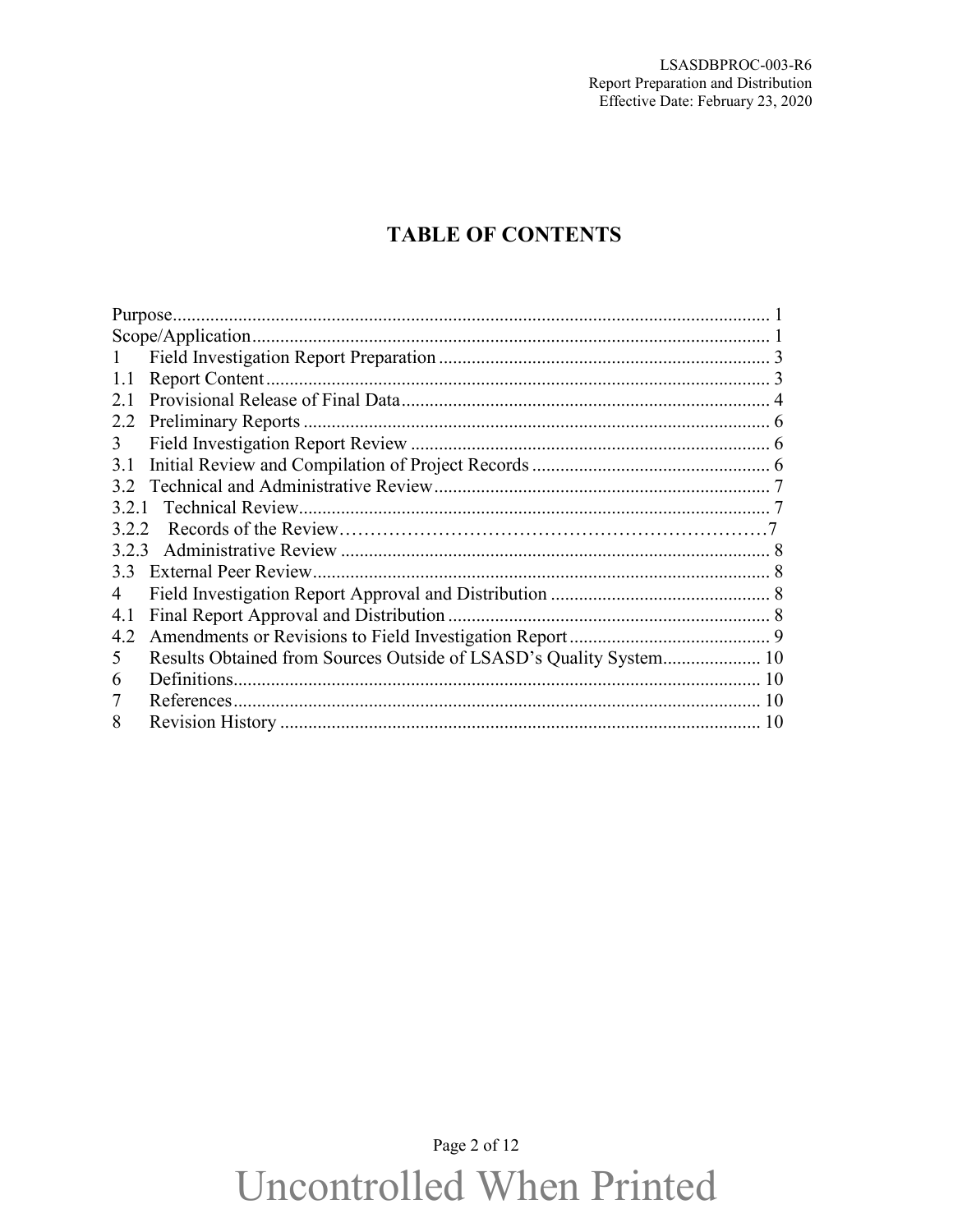#### <span id="page-2-0"></span>**1 Field Investigation Report Preparation**

#### <span id="page-2-1"></span>**1.1 Report Content**

At a minimum, the following information will be included in all LSASD field investigation reports:

- 1. a title;
- 2. name and address of LSASD and of the location where the field investigation was conducted;
- 3. the name and address of the requestor;
- 4. the date and name, position, and signature or equivalent identification of the person(s) that prepared the report and of the Section Chief or designee authorized to approve and release the report;
- 5. unique identification of the report on each page; (i.e., project identification number [Project ID].
- 6. the page number and the total number of pages (i.e., page x of y) on each page; (If appendices and/or attachments are included in the field investigation report, the total number of pages in each appendix and/or attachment will be accounted for by either following the sequential numbering system of the field investigation report or by numbering each appendix and/or attachment separately (i.e., page x of y) and listing each appendix and/or attachment in the Table of Contents, if applicable. The total number of pages of each appendix or attachment will also be indicated. This can be accomplished in many ways. Two examples are to include the information on the Table of Contents or on a title page for each appendix or attachment.);
- 7. field measurement and/or analytical results, including the appropriate units of measurement;
- 8. unique sample identification, date, time, location and description of field sampling and/or field measurements conducted, including diagrams and photographs, as appropriate;
- 9. identification of the organization(s) that performed the field sampling, field measurement activities, and/or laboratory analyses;
- 10. reference to the LSASD operating procedures used during the investigation;
- 11. reference the quality assurance project plan, or the other LSASD planning document, the investigation was based upon;
- 12. identification of the laboratory analytical method(s) used;
- 13. Results of field quality control samples;
- 14. a clear identification of the end of the report (i.e., "End of Report" statement at the end of the report).

Where necessary for the interpretation of the results, field investigation reports will also include the following:

- 15. identification and explanation of any deviations from, additions to and/or exclusions from the field sampling or field measurement procedure;
- 16. identification and explanation of any deviations from, additions to and/or exclusions from the QAPP or other LSASD planning document;

#### Page 3 of 12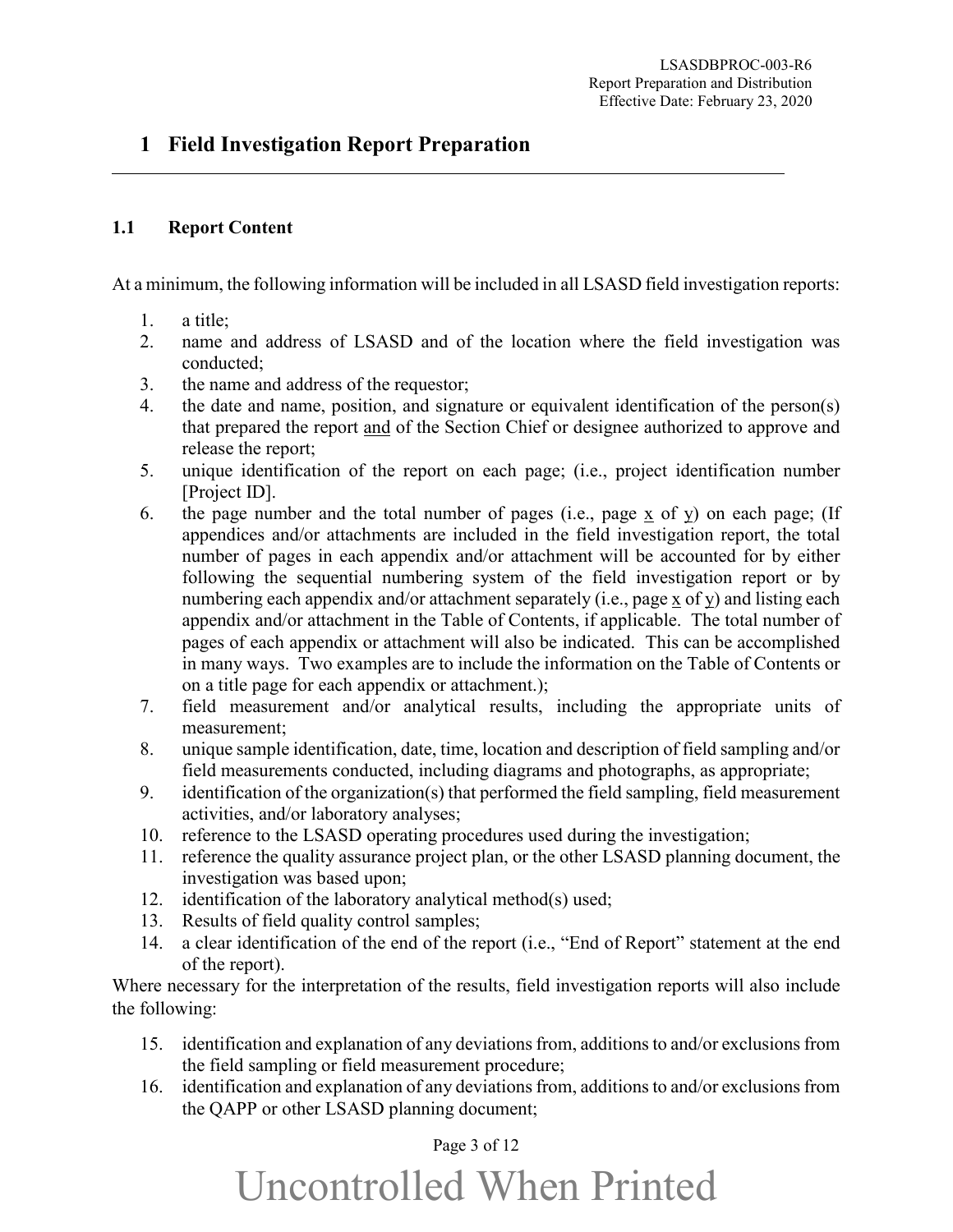- 17. information on specific environmental conditions that may have affected a field measurement or sample;
- 16. where requested, a statement on the estimated uncertainty of field measurements;
- 17. where appropriate and needed, opinions and interpretations. Opinions and interpretations will be clearly identified as such and will include a statement which identifies the basis upon which the opinions and interpretations have been made;
- 18. additional information which may be required by the requestor.

Any supporting information used in the preparation of the field investigation report will be included in the LSASD project file. As appropriate, LSASD field investigation reports will contain the following sections based on project objectives, scope and scale:

- 1. Cover Page
- 2. Table of Contents, if applicable
- 3. Introduction
- 4. Background
- 5. Summary
- 6. Discussion
- 7. Results of Field Quality Control Samples, if applicable
- 8. Methodology
- 9. Conclusions
- 10. References, Attachments and Appendices, if applicable

Reports written for customers within LSASD may be prepared in a simplified manner. The sections listed above should be included as appropriate and as agreed upon between the Project Leader and LSASD customer.

#### **2.0 Preliminary Reporting**

#### <span id="page-3-0"></span>**2.1 Provisional Release of Final Data**

Provisional data refers to final analytical and field measurement results that may be subject to further interpretation and/or data assessment by the project leader prior to the issuance of a final field investigation report. Provisional final laboratory or measurement data may be provided to the customer prior to the completion of the LSASD field investigation report only if:

1. LSASD management approves the release of the information; and,

### Page 4 of 12 Uncontrolled When Printed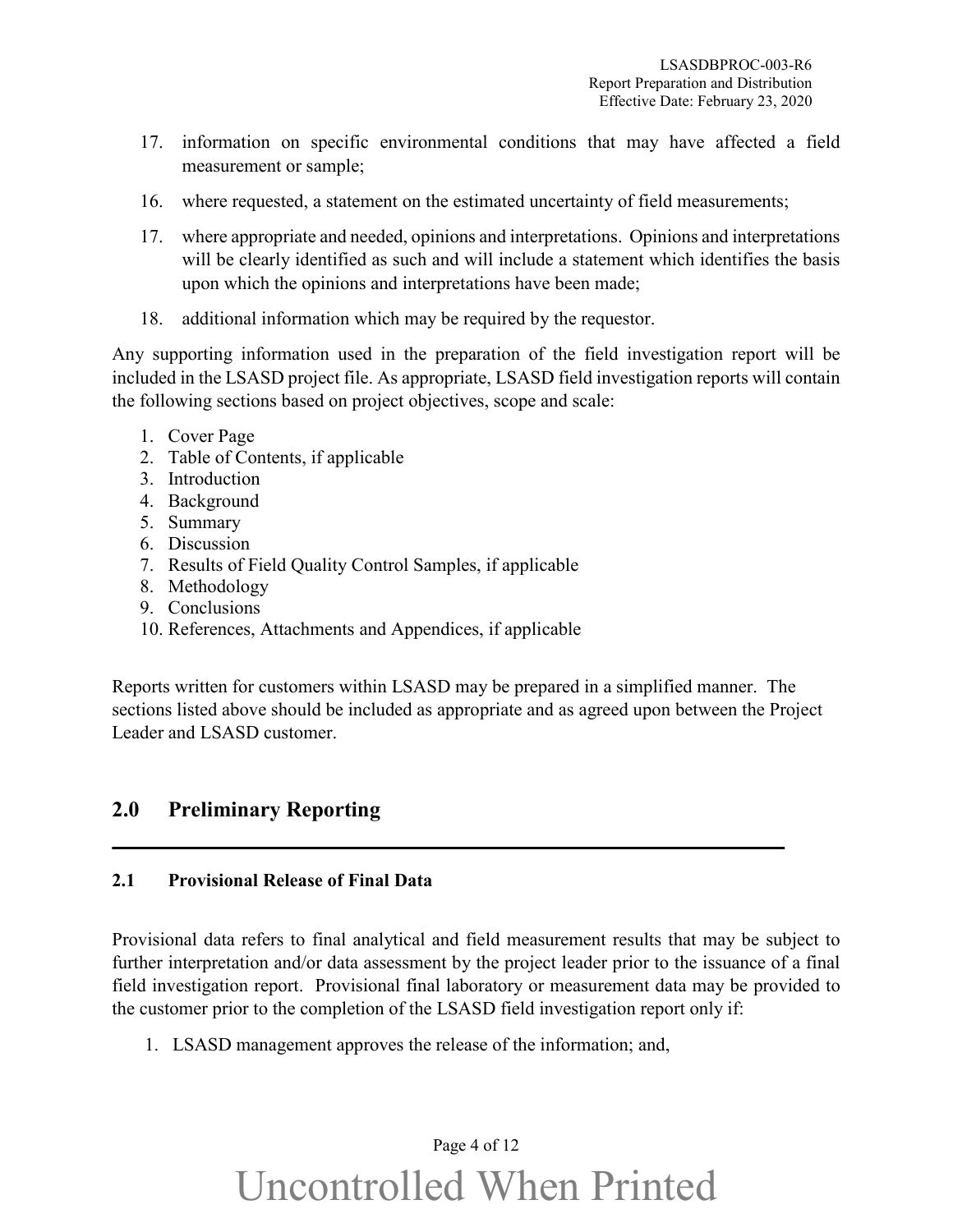2. for analytical data, the results have been released as final from LSASD's Laboratory Support Branch (LSB) for LSASD-generated data, and/or the Quality Assurance Section (QAS) for Non-LSASD Laboratories.

Final provisional data that are released prior to report issuance will be transmitted by electronic or hard copy with official correspondence (typically a memo) from the Section Chief, or their designee. The correspondence will include language cautioning the customer on the use of final provisional laboratory or field measurement data. An example of the appropriate language is as follows:

"Per your request, data for the subject project are attached prior to release of the final report. Provisionally released data are results that have been produced and verified by the laboratory and provided to the project leader, but the project leader has not completed the data assessment or final report. Additional quality concerns may be identified by the project leader during the data assessment which could impact the usability of the data. Distribution of this data outside of the Agency and decision making based on provisionally released data are not recommended until the data assessment and final report have been completed."

As required for all LSASD reports, the provisional data report will contain a clear identification of the end of the report (i.e., "End of Report" statement at the end of the report).

Once LSASD management has signed the official correspondence, the provisional data report may be transmitted electronically to the customer. Any electronic transmission must show the date, the person transmitting the information and the project identification number. The transmittal, along with the provisional data report, must be documented in the LSASD project file by the Project Leader.

If the project planning document states the data and information to be reported are considered confidential enforcement related, all email correspondence and correspondence sent by regular mail, are clearly marked at the beginning of the document with: \*\*CONFIDENTIAL ENFORCEMENT-RELATED CORRESPONDENCE. DO NOT RELEASE UNDER FOIA\*\*. A confidentiality notice should be added to the end of any email that accompanies confidential enforcement related information. The confidentiality notice may read:

*This message is a confidential communication related to an enforcement matter. It is intended exclusively for the individuals or entities to whom or to which it is addressed. This communication may contain information which is proprietary, privileged, confidential, or otherwise exempt from disclosure. If you are not the named addressee, you are not authorized to print, retain, copy, or disseminate this message or any part of it. If you have received this message in error, please notify the sender immediately by email and delete this message. Neither this* 

#### Page 5 of 12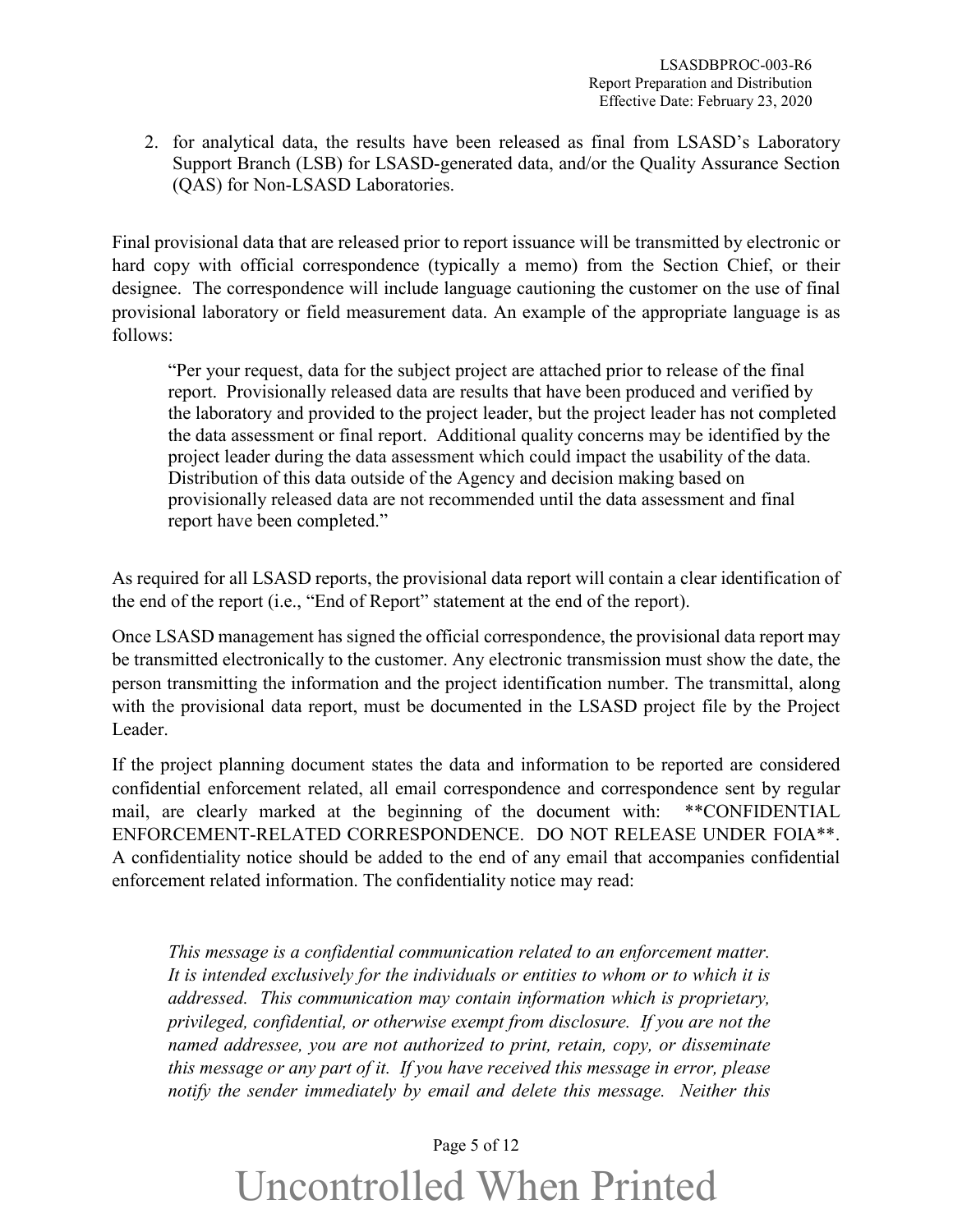*communication nor any attached document should be released without first consulting an attorney.* 

For analytical results that have not been finalized and released by the LSASD laboratory or QAS, LSASD management will determine whether the analytical results will be provided to the customer.

#### <span id="page-5-0"></span>**2.2 Preliminary Reports**

Preliminary field investigation reports that have completed the initial review process may be transmitted to the customer for review. Transmittal may be accomplished via hard copy, or electronic transmission. Copies must clearly identify the field investigation report as a draft report. The project leader must document in the LSASD project file that the draft report was transmitted and must list the recipients of the report. Additionally, the project leader must inform the receiving parties in writing that all electronic and hard copies of the draft field investigation report are no longer valid once they receive the final report. This must also be documented in the LSASD project file.

#### <span id="page-5-1"></span>**3 Field Investigation Report Review**

All LSASD field investigation reports will undergo a full review prior to transmitting the final report to the customer. The LSASD review process will consist of an initial review and project record compilation, an editorial and technical review performed by a qualified LSASD field branch staff member that is familiar with the type of measurements and/or sampling being conducted, and an administration review. The technical and administrative review can both be performed by the same reviewer and may be performed concurrently. It is the Project Leader's responsibility to verify, to the best of his/her ability, that all information submitted in a field investigation report is correct and meets project objectives.

#### <span id="page-5-2"></span>**3.1 Initial Review and Compilation of Project Records**

Upon completion of a field investigation, the Project Leader will compile all necessary project records required to document and support the results of the investigation. This includes the quality assurance project plan, field logbook(s), field checklist(s), Chain of Custody records, analytical results and other associated materials, as appropriate (e.g., spreadsheets, computer printouts, strip charts, graphs, narrative tables, references, etc.). The Project Leader is responsible for providing

## Page 6 of 12 Uncontrolled When Printed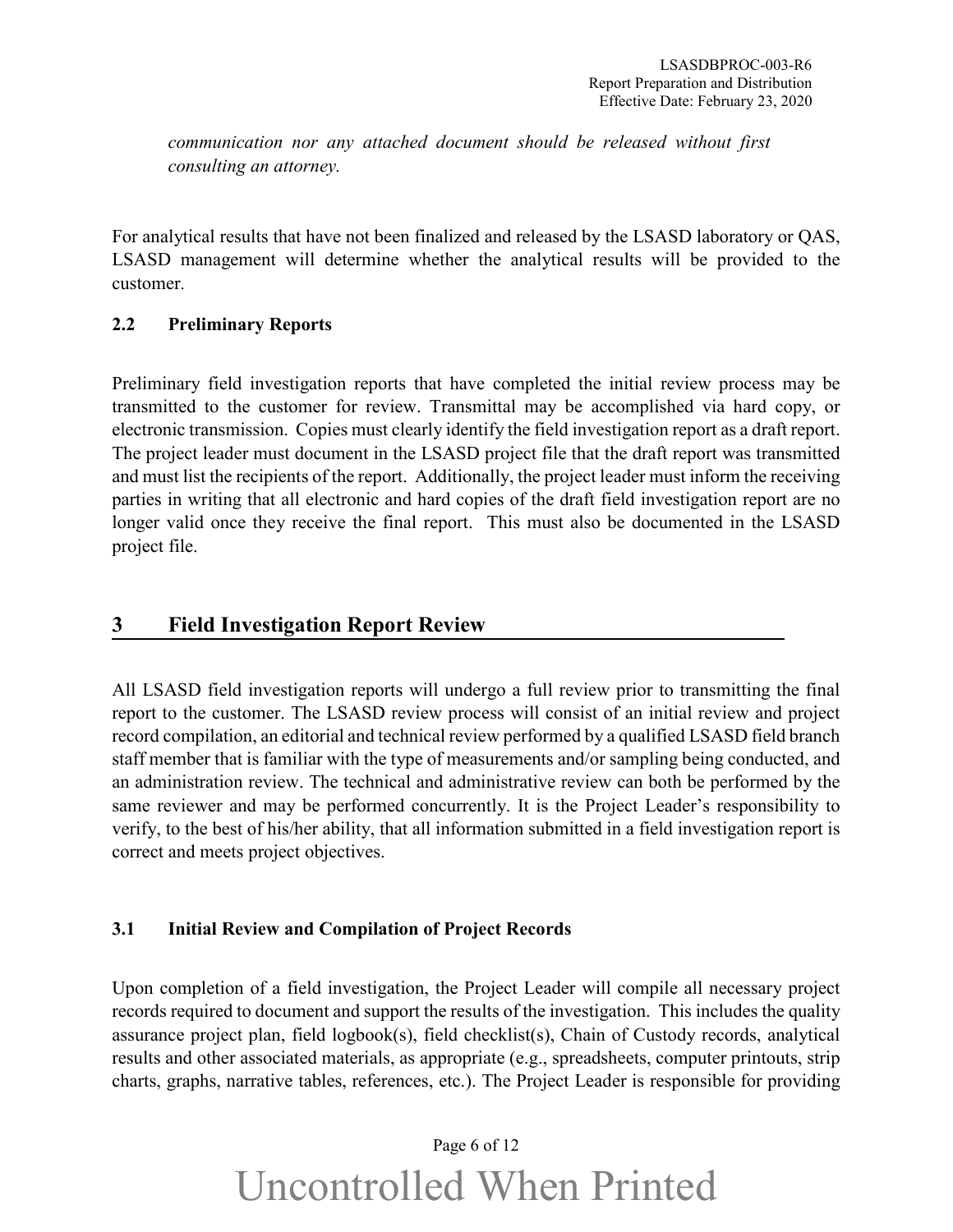the Field Investigation Reports Review Form (LSASDFORM-018) and necessary project records to the assigned Reviewer.

#### <span id="page-6-0"></span>**3.2 Technical and Administrative Review**

#### <span id="page-6-1"></span> **3.2.1 Technical Review**

A technical review will be conducted to ensure that the scientific, technical and/or regulatory interpretations are reasonable, consistent, valid and meet the objectives of the field investigation. It is a check that environmental data collection activities support the findings and conclusions. Scientific and technical interpretations reported must fall within the range of acceptable opinions that could be generated by knowledgeable individuals in the field of environmental science and engineering or be supported by sufficient scientific data.

The technical review will be conducted by a qualified LSASD field branch staff member that is familiar with the type of measurements and/or sampling being conducted. The Section Chief, in consultation with the Project Leader, will assign a technical reviewer. If possible, the technical review will be conducted by an individual independent of the activity being reviewed.

In order to conduct the technical review, the Reviewer will need to obtain the draft report and the associated project records as described in Section 2.1. The Reviewer is expected to verify a percentage of information/data from the field investigation's project records based on project objectives, scope and scale. The percentage of information/data to be verified will be determined by the Project Leader and communicated to the Reviewer prior to the review. At a minimum, 10% of the information/data will be reviewed. In any case, it is at the discretion of the Reviewer to verify any and all project record information considered necessary in order to conduct an appropriate review.

The technical review will include, as appropriate: verification of field calibration procedures, verification of transcription of field measurement data and analytical results, verification of calculations and/or data reductions, review of scientific, technical and/or regulatory interpretations and conclusions, and all of the requirements listed in the technical review section of the LSASD Field Investigation Report Review Form (LSASDFORM-018). The completed form will become part of the LSASD project file.

#### <span id="page-6-2"></span>**3.2.2 Records of the Review**

The Reviewer will summarize the review findings on the LSASD Field Investigation Report Review Form (LSASDDFORM-018). The Reviewer will address any questions directly with the Project Leader. The Project Leader will resolve the problems and

#### Page 7 of 12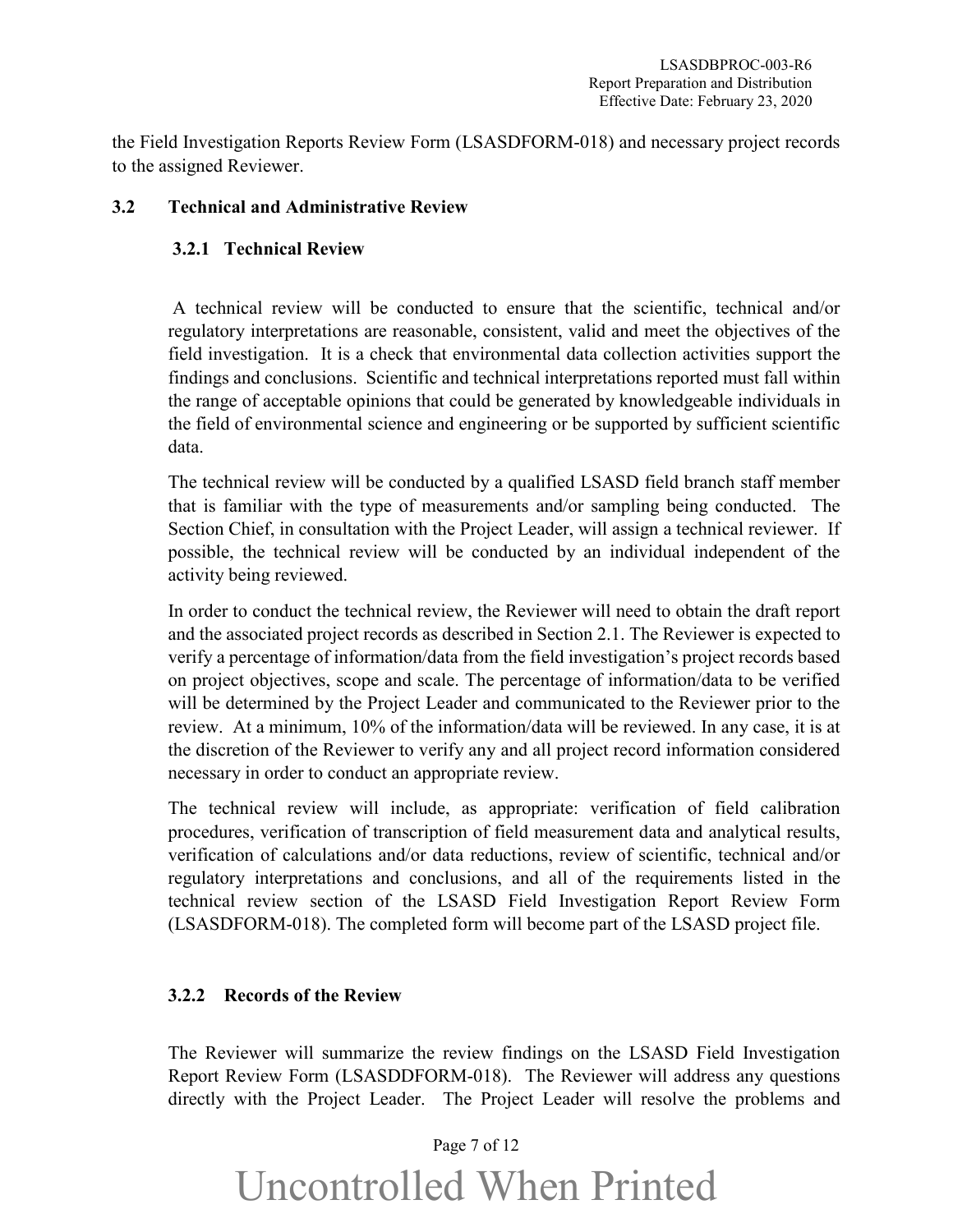resubmit the data in question for additional review if necessary. If the Reviewer and the Project Leader cannot resolve any outstanding issues, then the Project Leader and Reviewer will arrange for the Section Chief, their designee, or a staff expert to assist in resolving the issue. The Reviewer will return all project records to the Project Leader upon completion of the review.

#### <span id="page-7-0"></span>**3.2.3 Administrative Review**

An administrative review will be conducted prior to final approval of the report. This review will verify that the information presented in the field investigation report is complete, that it is consistent with the requirements of this operating procedure, the LSASD quality management system requirements and any applicable regulations or policies and that there are no grammar, spelling, punctuation or general formatting errors. The administrative reviewer will document the review on the LSASD Field Investigation Report Review Form (SESDFORM-018). The administrative review may be performed in conjunction with the technical reviewer

#### <span id="page-7-1"></span>**3.3 External Peer Review**

An external peer review may be conducted depending on the nature and complexity of the project as determined by the Project Leader and Section Chief. For the purposes of this operating procedure, an external peer review is considered a review conducted by individuals other than the project requestor and/or outside of EPA Region 4.

If an external peer review is deemed appropriate by the Project Leader and/or Section Chief, the review will be conducted in accordance with the guidance presented in the latest edition of the EPA Science Policy Council Peer Review Handbook. Externally reviewed draft reports and comments will be included in the LSASD project file.

### <span id="page-7-2"></span>**4 Field Investigation Report Approval and Distribution**

#### <span id="page-7-3"></span>**4.1 Final Report Approval and Distribution**

The Section Chief is responsible for ensuring that all reviews are completed, and for approving and authorizing distribution of finalized reports. The final report(s) issued for an investigation will be an electronic copy transmitted by official correspondence (typically email). A hard copy version of the report may also be distributed, as requested. The date of the electronic transmittal and the signature of the transmitter will be documented on the LSASD Field Investigation Report Review

## Page 8 of 12 Uncontrolled When Printed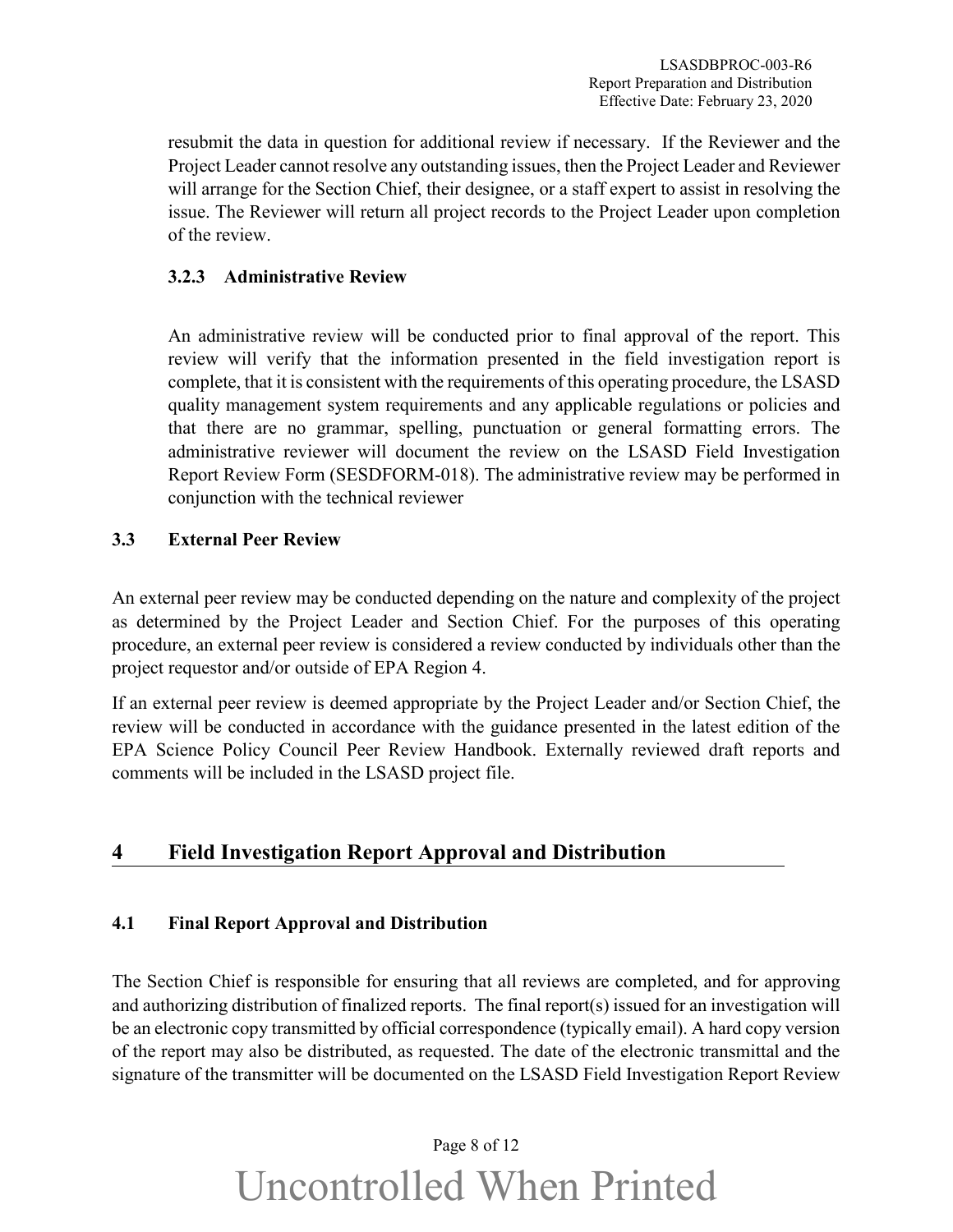Form (SESDFORM-018). The Project Leader is responsible for ensuring that a copy of the final report(s) and transmittal correspondence is retained in the LSASD project file.

If the Sampling and Analysis Plan indicated that the data and information to be reported is considered confidential enforcement related, final reports are marked on every page at the top of the document as "ENFORCEMENT CONFIDENTIAL". Email correspondence, correspondence sent by regular mail (such as transmittal memo) are clearly marked at the beginning of the document with: \*\*CONFIDENTIAL ENFORCEMENT-RELATED CORRESPONDENCE. DO NOT RELEASE UNDER FOIA\*\*. Addition of a confidentiality notice at the end of the email is required. The confidentiality notice may read:

*This message is a confidential communication related to an enforcement matter. It is intended exclusively for the individuals or entities to whom or to which it is addressed. This communication may contain information which is proprietary, privileged, confidential, or otherwise exempt from disclosure. If you are not the named addressee, you are not authorized to print, retain, copy, or disseminate this message or any part of it. If you have received this message in error, please notify the sender immediately by email and delete this message. Neither this communication nor any attached document should be released without first consulting an attorney.* 

#### <span id="page-8-0"></span>**4.2 Amendments or Revisions to Field Investigation Report**

If, after the issue of a report, an "amendment" or "revision" is required, they will be issued under the same project identification number. The Section Chief will be responsible for determining if the report will require an amendment or a revision. The amendment or revision will be prepared, reviewed and distributed in accordance with this procedure, clearly identified as an amendment or revision, contain a reference to the original report, include a revision history, and will be included in the LSASD project file.

An amendment is a correction of portions of the original report that provides additional clarity and does not impact scientific interpretations or the decision-making process.

Amendments will be released at the discretion of the Section Chief and reviewed in accordance with this procedure. Amendments will include a revision history and will be distributed in accordance with this procedure. If a report is amended, the original report will be marked as "superseded" and maintained in the project file. The amendment will be distributed to all original recipients with a cover memorandum indicating the amendment supersedes the original report.

A revision is required if, field sampling or measurement results are found to be invalid, incorrect or inaccurate, and have an impact on the scientific interpretations or decision-making process.

#### Page 9 of 12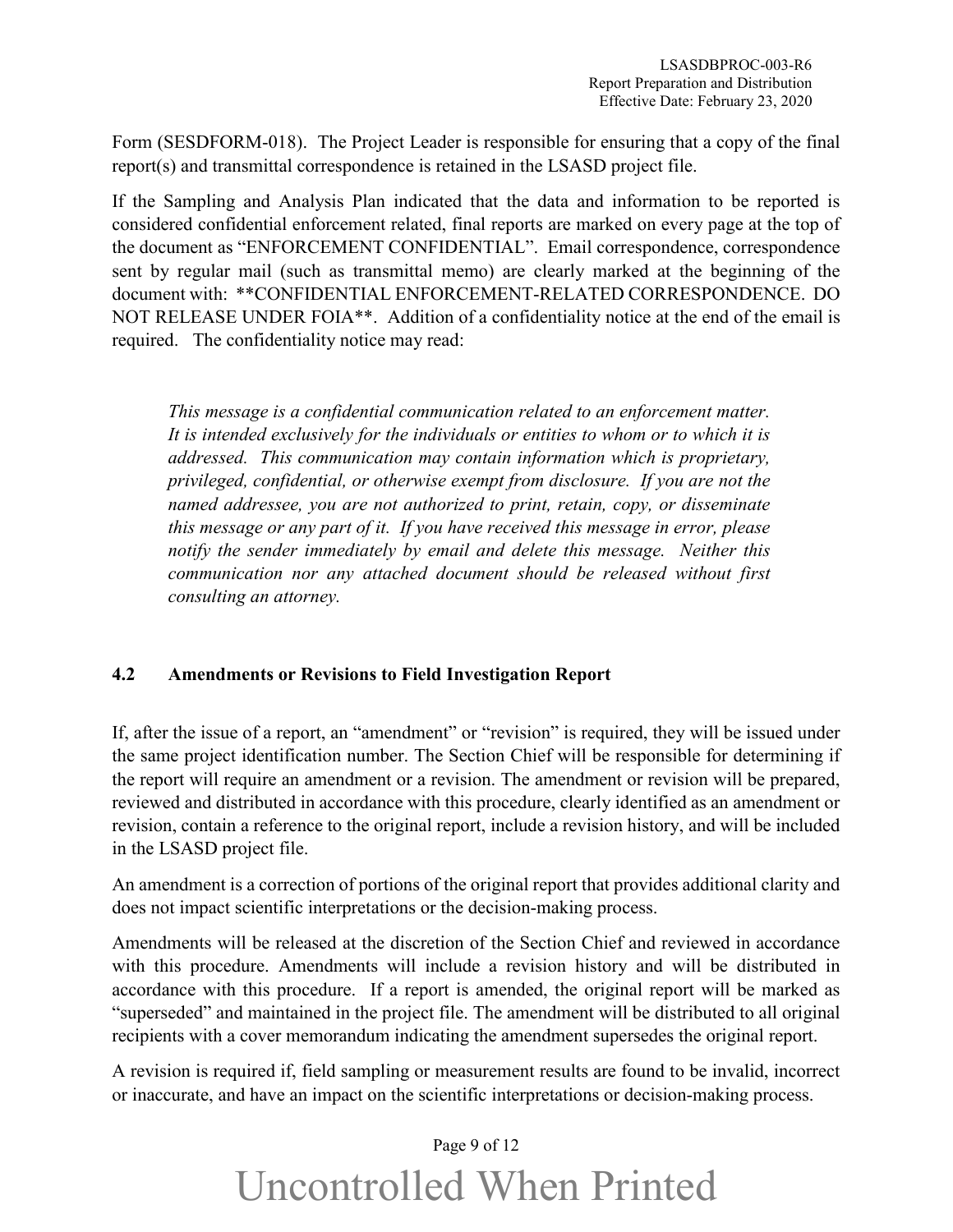For a revision, the original will be marked as obsolete and maintained in the project file. The revised report will be distributed to all original recipients with a cover memorandum indicating the revised report supersedes the original. In rare cases, if deemed necessary by the Section Chief, a revision may be issued under a new project identification number and must contain a reference to the original that it replaces.

### <span id="page-9-0"></span>**5 Results Obtained from Sources Outside of LSASD's Quality System**

When field measurements, sampling activities or laboratory analyses are conducted by sources not covered under the scope of the LSASD's quality management system and are included in LSASD field investigation reports, the source of those results will be clearly identified in the report. These organizations may include: Contract Laboratory Program (CLP) laboratories, Superfund Technical Assistance and Response Team (START) contactors, States, Regulated Facilities and other Federal Agencies.

#### <span id="page-9-1"></span>**6 Definitions**

 $N/A$ 

#### <span id="page-9-2"></span>**7 References**

LSASD Operating Procedure for Control of Records, LSASDPROC-002, Current Version

LSASD Operating Procedure for Sample and Evidence Management, SESDPROC-005, Current Version

LSASD Field Investigation Report Review Form, LSASDFORM-018, Current Version

LSASD Technical Review of Provisional Data Form, LSASDFORM-029, Current Version

U.S. EPA Region 4 LSASD Quality Management Plan, Current Version

U.S. EPA Science Policy Council Peer Review Handbook, Current Version

#### <span id="page-9-3"></span>**8 Revision History**

This table shows changes to this controlled document over time. The most recent version is presented in the top row of the table. Previous versions of the document are maintained by the LSASD Quality Assurance Coordinator.

#### Page 10 of 12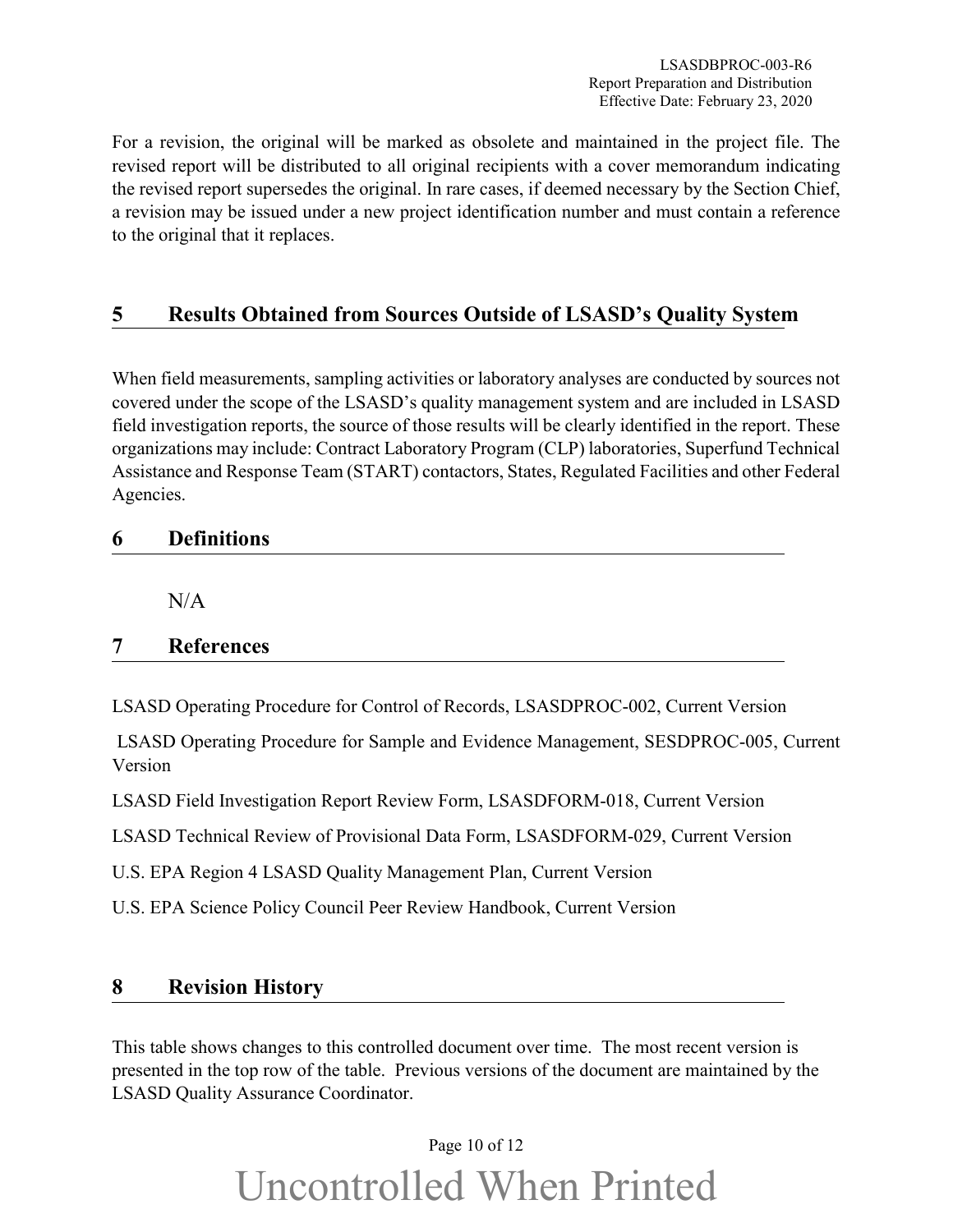| <b>History</b>                                                                                                                                                                                                                                                                                                                                                                                      | <b>Effective Date</b> |
|-----------------------------------------------------------------------------------------------------------------------------------------------------------------------------------------------------------------------------------------------------------------------------------------------------------------------------------------------------------------------------------------------------|-----------------------|
| LSASDPROC-003-R6, Report Preparation and<br>Distribution, replaces SESDPROC-003-R5                                                                                                                                                                                                                                                                                                                  | February 23, 2020     |
| <b>General:</b> Updated format to the new Divisional Format.<br>Renamed based on new Division name. Updated the<br>Division name from SESD to LSASD throughout the<br>document. Removed the use of fax and/or fax cover sheets<br>throughout.                                                                                                                                                       |                       |
| <b>Section 3.0:</b> Renamed 3.1 and 3.2 and specified that<br>administrative reviews can be performed by the technical<br>reviewer in conjunction with the technical review.<br>Section 4.1: Specified the report will be transmitted<br>electronically unless a hard copy is requested. Require<br>documentation of the final report transmittal on the Field<br>Investigation Report Review Form. |                       |
| SESDPROC-003-R5, Report Preparation and Distribution,<br>replaces SESDPROC-003-R4                                                                                                                                                                                                                                                                                                                   | October 23, 2014      |
| General: Corrected any typographical, grammatical, and/or<br>editorial errors. Throughout the document mention of<br>quality system or SESD quality system was replaced with<br>Field Branches Quality System or FBQS.                                                                                                                                                                              |                       |
| Cover Page: Changed the Author from Liza Montalvo to<br>Bobby Lewis. Changed the Enforcement and Investigations<br>Branch Chief from Danny France to John Deatrick. Changed<br>the Ecological Assessment Branch Chief from John Deatrick<br>to Acting Chief, Laura Ackerman. Changed the FQM from<br>Bobby Lewis to Hunter Johnson.                                                                 |                       |
| <b>Revision History:</b> Changes were made to reflect the current<br>practice of only including the most recent changes in the<br>revision history.                                                                                                                                                                                                                                                 |                       |
| Section 2.2: Omitted requirement for Field Branches<br>technical reviews of provisional data reports. Added<br>language that allows for electronic transfer of a provisional<br>data report to a customer while still providing a mechanism<br>for documentation in the project file. Included language<br>reiterating "End of Report" requirement                                                  |                       |

### Page 11 of 12